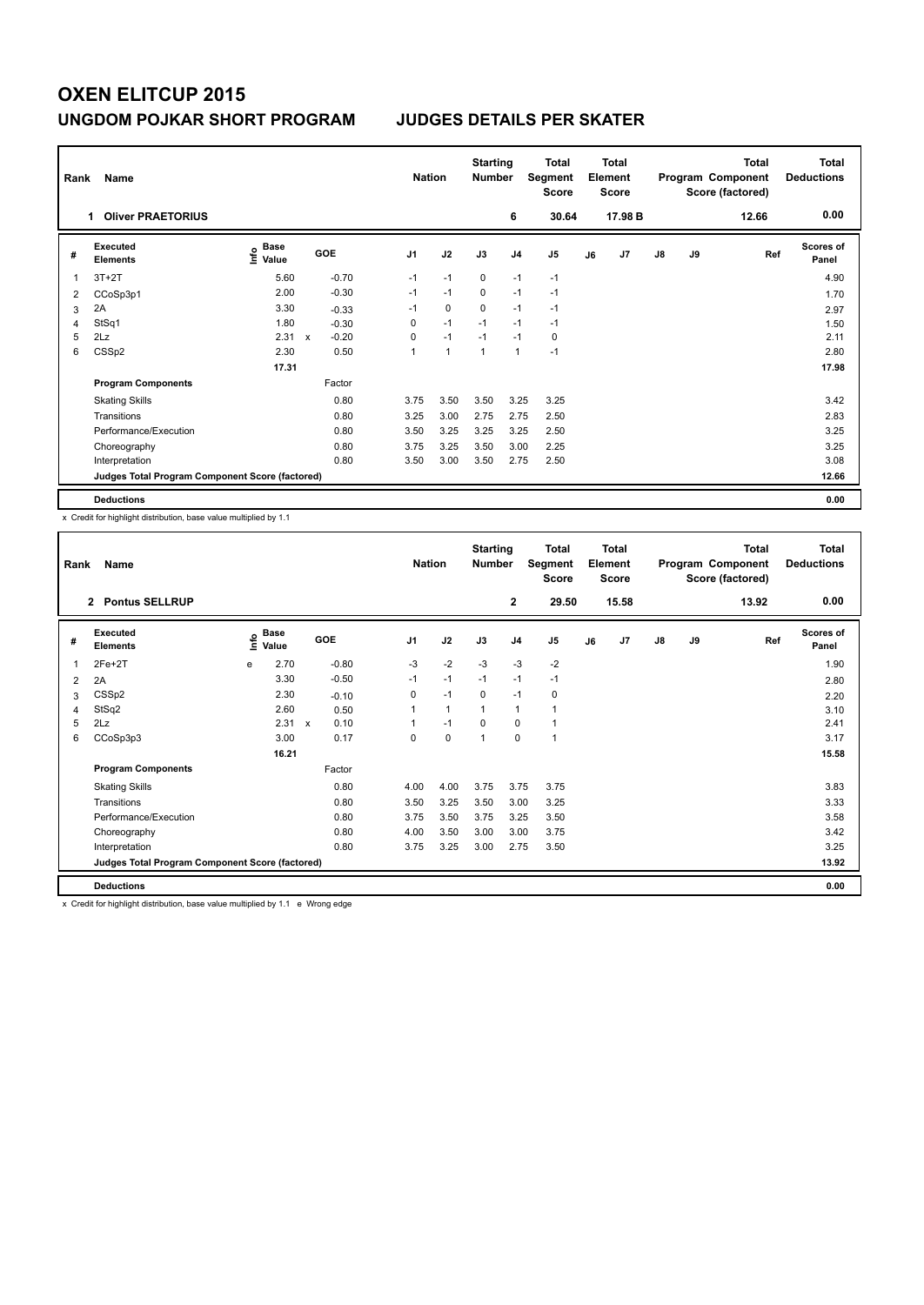## **OXEN ELITCUP 2015 UNGDOM POJKAR SHORT PROGRAM JUDGES DETAILS PER SKATER**

| Rank | Name                                            |                                  | <b>Nation</b>             |            | <b>Starting</b><br><b>Number</b> | <b>Total</b><br>Segment<br><b>Score</b> | <b>Total</b><br>Element<br><b>Score</b> |                | <b>Total</b><br>Program Component<br>Score (factored) |    |       | Total<br><b>Deductions</b> |    |       |                           |
|------|-------------------------------------------------|----------------------------------|---------------------------|------------|----------------------------------|-----------------------------------------|-----------------------------------------|----------------|-------------------------------------------------------|----|-------|----------------------------|----|-------|---------------------------|
|      | 3 Oscar CALVERT                                 |                                  |                           |            |                                  |                                         |                                         | 3              | 25.76                                                 |    | 12.80 |                            |    | 12.96 | 0.00                      |
| #    | <b>Executed</b><br><b>Elements</b>              | <b>Base</b><br>e Base<br>⊆ Value |                           | <b>GOE</b> | J <sub>1</sub>                   | J2                                      | J3                                      | J <sub>4</sub> | J5                                                    | J6 | J7    | $\mathsf{J}8$              | J9 | Ref   | <b>Scores of</b><br>Panel |
| 1    | 2A                                              | 3.30                             |                           | $-0.50$    | $-1$                             | $-1$                                    | $-1$                                    | $-1$           | $-1$                                                  |    |       |                            |    |       | 2.80                      |
| 2    | CSSp1                                           | 1.90                             |                           | 0.17       | 0                                | $\mathbf 0$                             | $-1$                                    | $\overline{1}$ | $\mathbf{1}$                                          |    |       |                            |    |       | 2.07                      |
| 3    | StSq1                                           | 1.80                             |                           | $-0.10$    | 0                                | 0                                       | $-2$                                    | 0              | $-1$                                                  |    |       |                            |    |       | 1.70                      |
| 4    | 2F                                              | 2.09                             | $\mathbf{x}$              | $-0.30$    | $-1$                             | $-1$                                    | $-1$                                    | 0              | $-1$                                                  |    |       |                            |    |       | 1.79                      |
| 5    | CCoSp2p1                                        | 1.70                             |                           | $-0.90$    | $-3$                             | $-3$                                    | $-3$                                    | $-3$           | $-3$                                                  |    |       |                            |    |       | 0.80                      |
| 6    | $2Lz + 2T$                                      | 3.74                             | $\boldsymbol{\mathsf{x}}$ | $-0.10$    | 0                                | $-1$                                    | 0                                       | $\mathbf 0$    | $-1$                                                  |    |       |                            |    |       | 3.64                      |
|      |                                                 | 14.53                            |                           |            |                                  |                                         |                                         |                |                                                       |    |       |                            |    |       | 12.80                     |
|      | <b>Program Components</b>                       |                                  |                           | Factor     |                                  |                                         |                                         |                |                                                       |    |       |                            |    |       |                           |
|      | <b>Skating Skills</b>                           |                                  |                           | 0.80       | 3.50                             | 3.50                                    | 3.25                                    | 3.50           | 3.00                                                  |    |       |                            |    |       | 3.42                      |
|      | Transitions                                     |                                  |                           | 0.80       | 2.75                             | 3.00                                    | 3.00                                    | 3.25           | 2.50                                                  |    |       |                            |    |       | 2.92                      |
|      | Performance/Execution                           |                                  |                           | 0.80       | 3.50                             | 3.25                                    | 2.75                                    | 3.75           | 2.75                                                  |    |       |                            |    |       | 3.17                      |
|      | Choreography                                    |                                  |                           | 0.80       | 3.50                             | 3.50                                    | 3.50                                    | 3.50           | 2.75                                                  |    |       |                            |    |       | 3.50                      |
|      | Interpretation                                  |                                  |                           | 0.80       | 3.25                             | 3.00                                    | 3.25                                    | 3.25           | 2.25                                                  |    |       |                            |    |       | 3.17                      |
|      | Judges Total Program Component Score (factored) |                                  |                           |            |                                  |                                         |                                         |                |                                                       |    |       |                            |    |       | 12.96                     |
|      | <b>Deductions</b>                               |                                  |                           |            |                                  |                                         |                                         |                |                                                       |    |       |                            |    |       | 0.00                      |

x Credit for highlight distribution, base value multiplied by 1.1

| Rank | Name                                            |                                  |                      | <b>Nation</b>  |      | <b>Starting</b><br><b>Number</b> |                | <b>Total</b><br>Segment<br><b>Score</b> |    | <b>Total</b><br>Element<br><b>Score</b> |               |    | <b>Total</b><br>Program Component<br>Score (factored) | <b>Total</b><br><b>Deductions</b> |
|------|-------------------------------------------------|----------------------------------|----------------------|----------------|------|----------------------------------|----------------|-----------------------------------------|----|-----------------------------------------|---------------|----|-------------------------------------------------------|-----------------------------------|
|      | Jonathan EGYPTSON<br>4                          |                                  |                      |                |      |                                  | 4              | 23.92                                   |    | 12.36                                   |               |    | 12.06                                                 | 0.50                              |
| #    | Executed<br><b>Elements</b>                     | <b>Base</b><br>e Base<br>⊆ Value | GOE                  | J <sub>1</sub> | J2   | J3                               | J <sub>4</sub> | J <sub>5</sub>                          | J6 | J7                                      | $\mathsf{J}8$ | J9 | Ref                                                   | <b>Scores of</b><br>Panel         |
| 1    | $2Lz+2T$                                        | 3.40                             | $-0.30$              | $-1$           | $-2$ | $-1$                             | $-1$           | 0                                       |    |                                         |               |    |                                                       | 3.10                              |
| 2    | 2A<                                             | 2.30<br>$\prec$                  | $-1.50$              | $-3$           | $-3$ | $-3$                             | $-3$           | $-3$                                    |    |                                         |               |    |                                                       | 0.80                              |
| 3    | CCoSp3p3                                        | 3.00                             | $-0.30$              | $-2$           | $-1$ | $-1$                             | $-1$           | 0                                       |    |                                         |               |    |                                                       | 2.70                              |
| 4    | 2F                                              | 2.09                             | 0.00<br>$\pmb{\chi}$ | 0              | $-2$ | 0                                | $\mathbf 0$    | 0                                       |    |                                         |               |    |                                                       | 2.09                              |
| 5    | StSq2                                           | 2.60                             | $-0.33$              | 0              | $-1$ | $-2$                             | $-1$           | 0                                       |    |                                         |               |    |                                                       | 2.27                              |
| 6    | CSSp2                                           | 2.30                             | $-0.90$              | -3             | -3   | $-3$                             | $-3$           | $-3$                                    |    |                                         |               |    |                                                       | 1.40                              |
|      |                                                 | 15.69                            |                      |                |      |                                  |                |                                         |    |                                         |               |    | 12.36                                                 |                                   |
|      | <b>Program Components</b>                       |                                  | Factor               |                |      |                                  |                |                                         |    |                                         |               |    |                                                       |                                   |
|      | <b>Skating Skills</b>                           |                                  | 0.80                 | 3.50           | 3.50 | 3.00                             | 3.25           | 3.25                                    |    |                                         |               |    |                                                       | 3.33                              |
|      | Transitions                                     |                                  | 0.80                 | 3.25           | 3.00 | 2.75                             | 3.00           | 2.50                                    |    |                                         |               |    |                                                       | 2.92                              |
|      | Performance/Execution                           |                                  | 0.80                 | 3.50           | 3.25 | 2.50                             | 3.25           | 2.50                                    |    |                                         |               |    |                                                       | 3.00                              |
|      | Choreography                                    |                                  | 0.80                 | 3.75           | 3.50 | 2.50                             | 3.00           | 2.25                                    |    |                                         |               |    |                                                       | 3.00                              |
|      | Interpretation                                  |                                  | 0.80                 | 3.50           | 3.00 | 2.75                             | 2.75           | 2.25                                    |    |                                         |               |    |                                                       | 2.83                              |
|      | Judges Total Program Component Score (factored) |                                  |                      |                |      |                                  |                |                                         |    |                                         |               |    |                                                       | 12.06                             |
|      | <b>Deductions</b>                               |                                  | Falls:<br>$-0.50$    |                |      |                                  |                |                                         |    |                                         |               |    |                                                       | $-0.50$                           |

< Under-rotated jump x Credit for highlight distribution, base value multiplied by 1.1